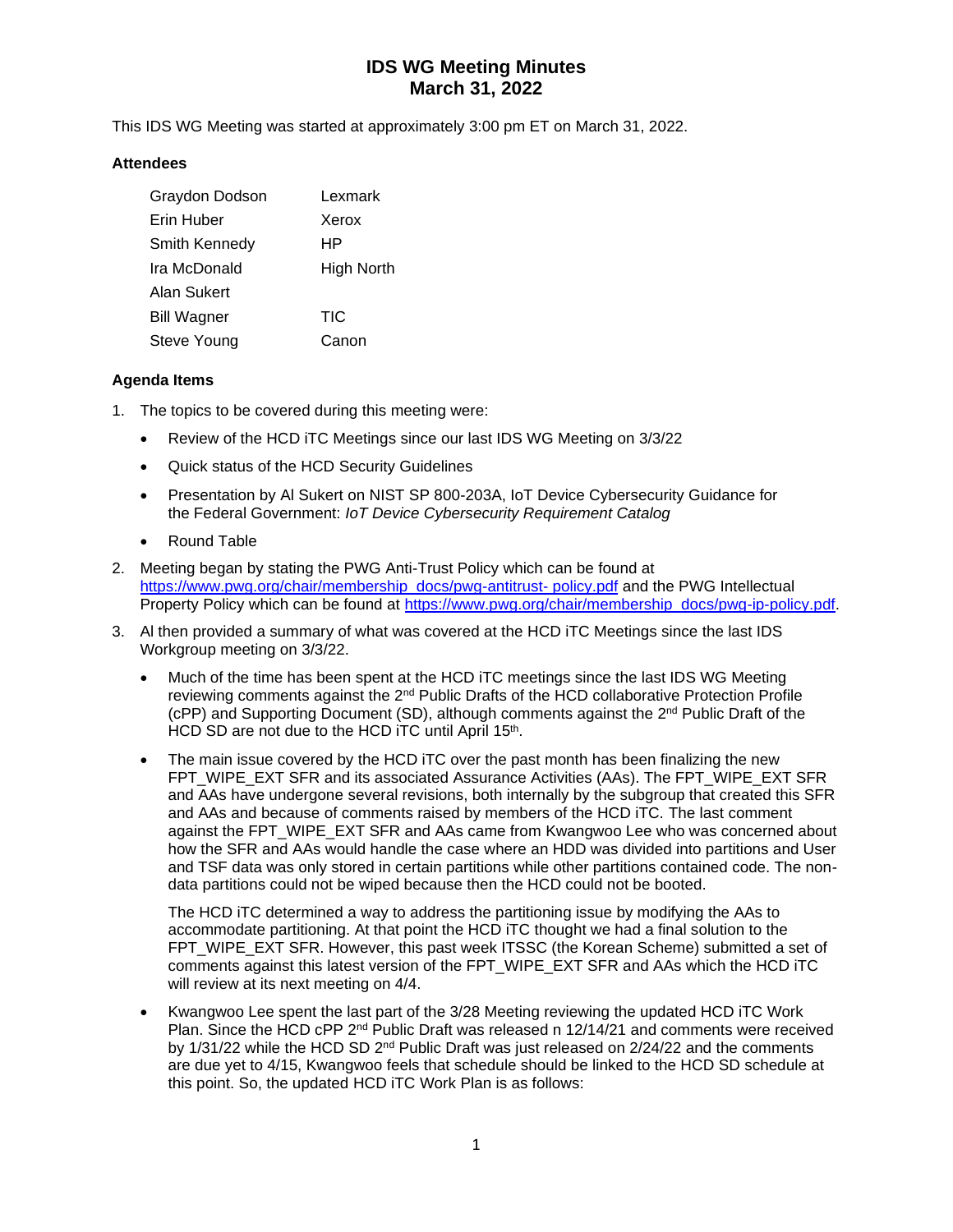- Review comments and update HCD cPP and HCD SD:  $4/15 5/13$
- Submit Final Draft of HCD cPP and HCD SD: 5/16
- Review HCD cPP/SD Final Drafts: 5/17 6/20
- Review comments against HCD cPP/SD Final Drafts and update documents: 6/21 6/30
- Publish HCD cPP v1.0 and HCD SD v1.0: 7/5/22

Ira mentioned that the Network Device iTC was planning to release its next update in June 2022; it also had agreed to not implement TLS 1.1 and require TLS 1.3. Al indicated that a recent meeting Kwangwoo Lee had indicated that as of now TLS 1.3 was not going to be in HCD cPP/SD v1.0 because it was too late to intersect the schedule. **Side Note not discussed at the IDS Meeting: With the new HCD iTC schedule it may now be possible to include TLS 1.3 if we can get a final version of it from the ND iTC by 5/1**.

Steve asked about the issue of NIAP Policy 5. Al responded that the current status is that since NIAP is not a sponsor Policy 5 doesn't apply so the certification sponsor or the crypto module supplier will have to perform the necessary crypto testing that would have been covered by the CAVP certificate. However, NIAP indicated they will provide a Position Statement once the HCD cPP is published. If NIAP approves the HCD cPP and allows HCDs certified against the HCD cPP to appear on the NIAP PCL, they may allow Policy 5 to be applied in those instances. Al indicated he would broach that issue with Jon Rolf, the new NIAP Director.

- 4. Ira indicated that is trying to have an update to the HCD Security Guidelines for the May PWG IDS Face-to-Face Meeting.
- 5. Al then went through a presentation he put together on NIST SP 800-203A, IoT Device Cybersecurity Guidance for the Federal Government: *IoT Device Cybersecurity Requirement Catalog*; [IOT Device](https://nvlpubs.nist.gov/nistpubs/SpecialPublications/NIST.SP.800-213A.pdf)  [Cybersecurity Requirements Catalog](https://nvlpubs.nist.gov/nistpubs/SpecialPublications/NIST.SP.800-213A.pdf) provides a link to NIST SP 800-203A. The presentation slides are located at [https://ftp.pwg.org/pub/pwg/ids/Presentation/NIST SP 800-203A.pdf.](https://ftp.pwg.org/pub/pwg/ids/Presentation/NIST%20SP%20800-203A.pdf) This NIST SP is a direct result of the Cybersecurity Executive Order 2021-14028 issued May 12, 2021.

One of the subjects of this Executive Order was "*Enhancing Software Supply Chain Security*" which included the following request:

- Includes the requirement that NIST shall initiate pilot programs to educate the public on the security capabilities of software development practices and Internet of Things (IoT) devices. As part of implementing that pilot NIST published two guidance documents relating to IoT devices in November:
	- Guidance relating to [Establishing IoT Device Cybersecurity Requirements](https://nvlpubs.nist.gov/nistpubs/SpecialPublications/NIST.SP.800-213.pdf) (NIST Special Publication (SP) 800-213) and
	- A revised [IOT Device Cybersecurity Requirements Catalog](https://nvlpubs.nist.gov/nistpubs/SpecialPublications/NIST.SP.800-213A.pdf) (NIST SP 800-213A).

The publications are targeted to information security professionals, system administrators, and others in organizations tasked with assessing, applying, and maintaining security on a system

• The purpose of NIST SP 800-203A is to help Federal Organizations determine device cybersecurity requirements for IoT devices they seek to use with federal information systems and other systems operated by the federal government.

A couple of important definitions:

• IoT devices in-scope for NIST SP 800-203A have at least one transducer (sensor or actuator) for interacting directly with the physical world and at least one network interface (e.g., Ethernet, Wi-Fi, Bluetooth, Long-term Evolution (LTE), Zigbee, Ultra-Wideband (UWB)) for interfacing with the digital world. They can function on their own, although they may be dependent on specific other devices (e.g., an IoT hub) or systems (e.g., a cloud) for some functionality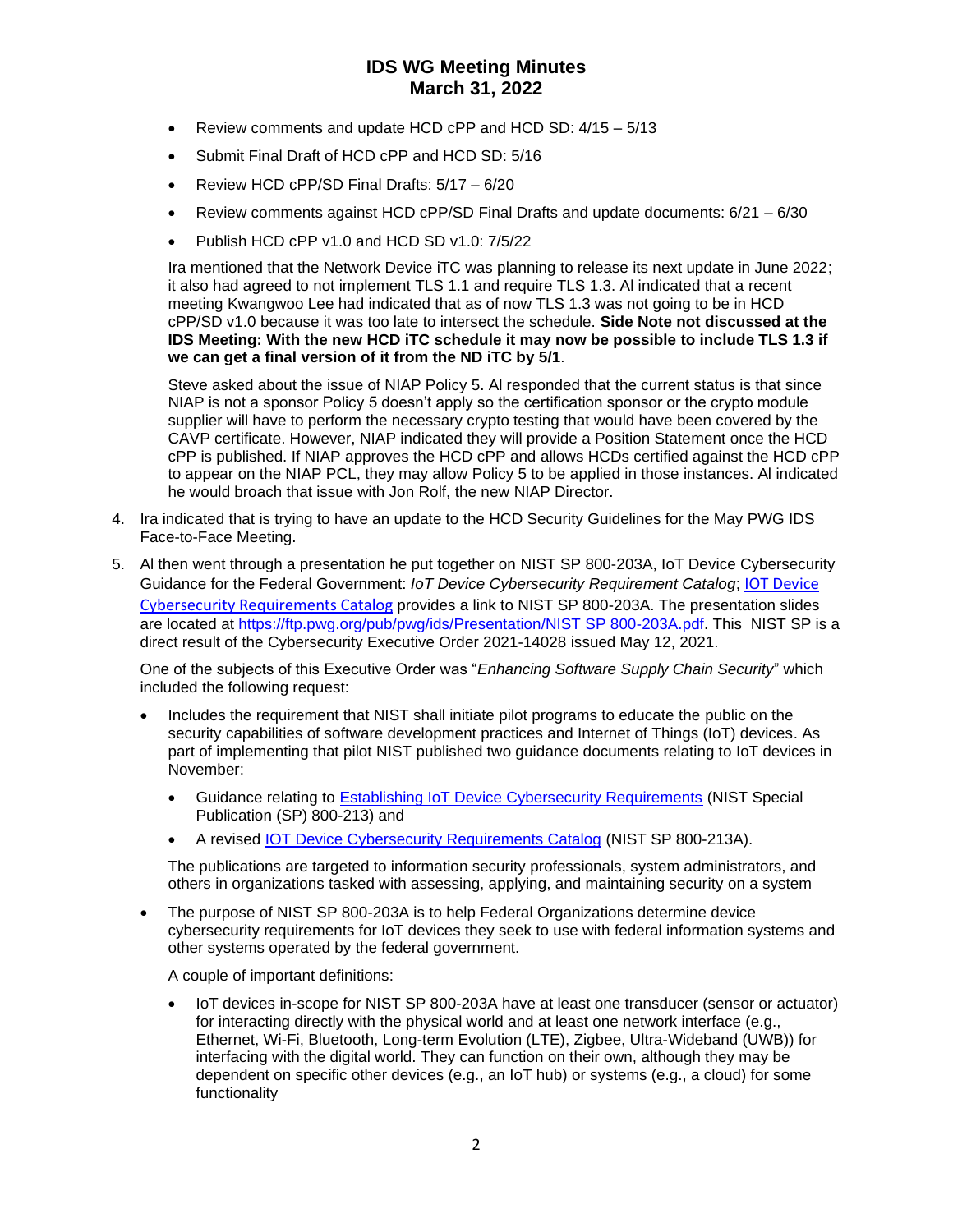- Device cybersecurity requirements are device cybersecurity capabilities and non-technical supporting capabilities needed to integrate an IoT device into a system.
- Device cybersecurity capabilities are cybersecurity features or functions that computing devices provide through their own technical means (i.e., device hardware and software)
- NIST SP 800-213A defines a set of 7 device cybersecurity "capabilities". Each capability contains one or more :sub-capabilities" and each sub-capability can contain one or more requirements that may be necessary to achieve that sub-capability. It is important to stress that NIST SP 800-203A provides a catalog of potential requirements that a Federal Agency can require an IoT device under that Agency's purview to meet. However, NIST SP 800-203A is a guidance document and not a standard, so nothing in the document is required.
- The 7 Device Cybersecurity capabilities specified in NIST SP 800-203A are:
	- **Device Identification:** The capability to identify the IoT device for multiple purposes and in multiple ways to meet organizational requirements
	- **Device Configuration:** The capability to configure the IoT device through logical and/or physical interfaces to meet organizational requirements
	- **Data Protection:** The capability to protect IoT device data to meet organizational **requirements**
	- **Logical Access to Interfaces:** Ability to require authentication to, and/or identification of, the IoT device, and to establish authentication and identification configuration and display requirements
	- **Software Update:** Ability to update IoT device software, and to have support mechanisms for such updates
	- **Cybersecurity State Awareness:** The capability to generate data indicating different types of events related to the use of the device to meet organizational requirements
	- **Device Security**  The capability to secure the IoT device to meet organizational **requirements**
- Al went through the sub-capabilities of each of the seven Device Cybersecurity capabilities and then quickly went through the "Requirements that may be necessary" for each of the subcapabilities. Some of the key points from the discussion were:
	- The sub-categories for the **Device Identification** capability are:
		- **Identifier Management Support** Ability for device identification. Requirements dealt with identification of the device.
		- **Device Authentication Support** Ability to support local or interfaced device authentication. Requirements dealt with ability to support differentiation between authorized and non-authorized users and entities.
		- **Actions Based on Device Identity** Ability to perform actions that can occur based on or using the identity of the device. Was interesting that a requirement was included to verify the identity of other devices as well as the IoT device to identify itself as an authorized entity to other devices.
		- **Physical Identifiers** Ability to add a unique physical identifier at an external or internal location on the device authorized entities can access. No requirements were identified for this sub-category.
	- The sub-categories for the **Device Configuration** capability are:
		- **Logical Access Privilege Configuration** Ability for only authorized entities (e.g., organization personnel, other system elements, enabling systems) to apply logical access privilege settings within the IoT device and configure logical access privilege as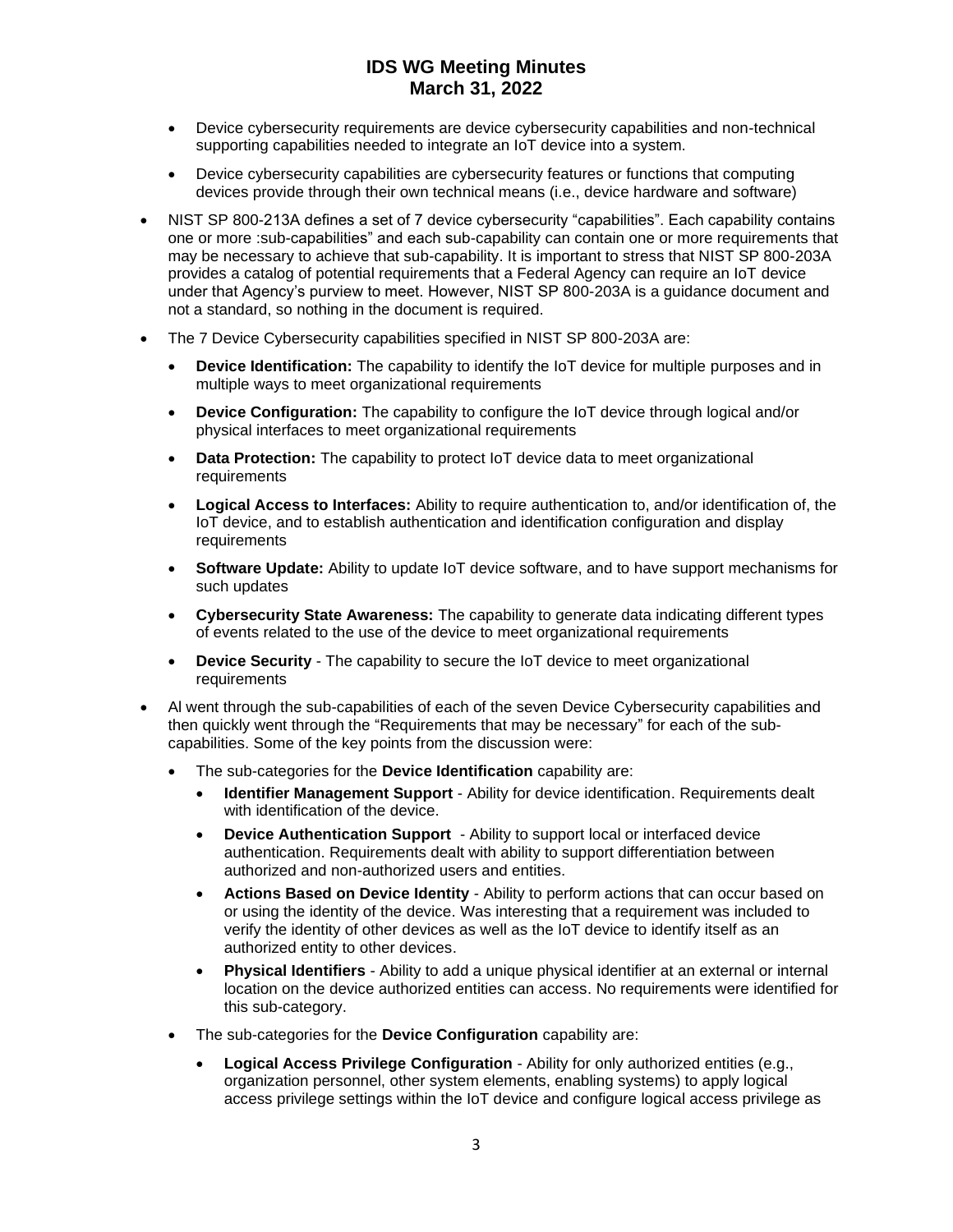described in Logical Access to Interfaces. No requirements were identified for this subcategory.

- **Authentication and Authorization** Configuration Ability for only authorized entities to configure IoT device authentication policies and limitations as described in Logical Access to Interfaces. No requirements were identified for this sub-category.
- **Interface Configuration** Ability for only authorized entities to configure aspects related to the device's interfaces as described in Logical Access to Interfaces. No requirements were identified for this sub-category.
- **Display Configuration** Ability to configure content to be displayed on a device. There were a lot of requirements for this sub-capability, all related to setting, changing, and restoring device configuration settings. It was interesting that one requirement was the "ability for authorized entities to configure the cryptography use itself, such as choosing a key length"; that is something HCDs do now.
- The sub-categories for the **Device Configuration** capability are:
	- **Logical Access Privilege Configuration** Ability for only authorized entities (e.g., organization personnel, other system elements, enabling systems) to apply logical access privilege settings within the IoT device and configure logical access privilege as described in Logical Access to Interfaces. No requirements were identified for this subcategory.
	- **Authentication and Authorization** Configuration Ability for only authorized entities to configure IoT device authentication policies and limitations as described in Logical Access to Interfaces. No requirements were identified for this sub-category.
	- **Interface Configuration**  Ability for only authorized entities to configure aspects related to the device's interfaces as described in Logical Access to Interfaces. No requirements were identified for this sub-category.
	- **Display Configuration** Ability to configure content to be displayed on a device. There were a lot of requirements for this sub-capability, all related to setting, changing, and restoring device configuration settings. It was interesting that one requirement was the "ability for authorized entities to configure the cryptography use itself, such as choosing a key length"; that is something HCDs do now.
- The sub-categories for the **Data Protection** capability are:
	- **Cryptography Capabilities and Support** Ability for the IoT device to use cryptography for data protection. The requirements for this sub-category are ones you would expect execute cryptographic mechanisms of appropriate strength and performance, obtain and validate certificates, verify digital signatures, run hashing algorithms and perform authenticated encryption algorithms.
	- **Cryptographic Key Management** Ability to manage cryptographic keys securely. Like the sub-category above, the requirements for this sub-category are the standards one you would expect for key management - generate key pairs, store encryption keys securely, change keys securely, and maintain exclusive control of cryptographic keys when used by external systems. However, there is no requirement associated with destruction of keys.
	- **Secure Storage** Ability for the IoT device, or tools used through the IoT device interface, to enable secure device storage. The requirements for this sub-category deal with secure storage of data at rest on the IoT, support for encryption of data at rest, securely back-up the data on the IoT device and "sanitize" or "purge" specific or all data in the device. Note the "purge" issue is the same one that the HCD iTC is dealing with as discussed above.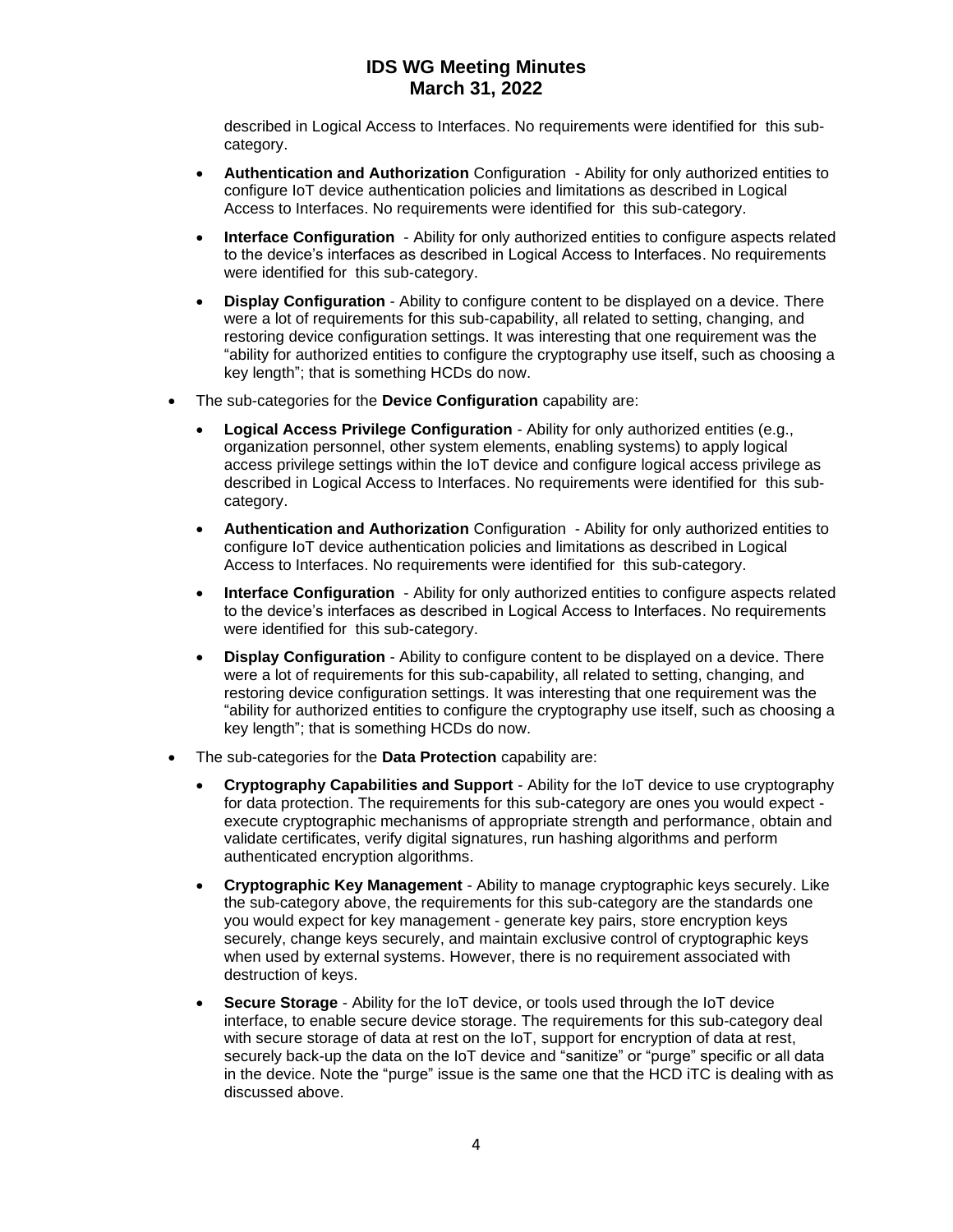- **Secure Transmission** Ability to secure data transmissions sent to and from the IoT device. Requirements for this sub-category deal with configuring cryptographic algorithm to protect data in transit, use cryptographic means to validate the integrity of data transmitted (a requirement in the HCD cPP) and using organization-internal normalized formats to protect the data it transmits.
- The sub-categories for the **Logical Access to Interfaces** capability are:
	- **Authentication Support** Ability to support authentication methods. Requirements for this subcategory deal with support for authentication connecting to the device, remote authentication and use of "authentication method(s) through an out of band path" such as biometrics and Third-party credential checks.
	- **Authentication Configuration** Ability to require, or not require, authentication to, and/or identification of, the IoT device, and to establish authentication and identification configuration and display requirements. Requirements for this subcategory deal with
	- **System Use Notification Support** Ability to support system use notifications. Requirements for this subcategory deal with providing messages/banners of successful authentication displayed on the IoT device display until actively acknowledged by the user.
	- **Authorization Support** Ability to restrict all unauthorized interactions. Requirements for this subcategory deal with identifying authorized users and processes and differentiating between authorized and unauthorized users (both physical and remote).
	- **Authentication & Identity Management** Ability to establish access to the IoT device to perform organizationally-defined user actions without identification or authentication. No requirements were identified for this sub-category.
	- **Role Support & Management** Ability to establish unique, privileged, organization-wide, and other types of IoT device user accounts. Requirements for this subcategory deal with access control similar to the access control requirements for HCDs. Al noted in the discussion that the requirements seemed to clearly point to Role-Based Access Control as the preferred access control method.
	- **Limitations on Device Usage** Ability to establish restrictions for how the device can be used. Requirements for this subcategory deal with limits on concurrent device sessions based on roles, user accounts and other criteria.
	- **External Connections** Ability to support external connections. Requirements for this subcategory deal with interactions and information sharing with external systems over secure connections to ensure security requirements are met.
	- **Interface Control** Ability to establish controls for the connections made to the IoT device. The many requirements for this subcategory deal with external interfaces and technologies to an IoT. This sub-category led to an interesting discussion as to whether the writers of this NIST document "knew what they were writing about", especially in the area of communication technologies. Al also commented that wireless requirements was something that the HCD iTC was going to have to include in future versions of the HCD cPP.
- The sub-categories for the **Software Update** capability are:
	- **Update Capabilities** Ability to update the IoT device software within the device and/or through the IoT device interface. Requirements for this subcategory deal with the secure update of IoT software/firmware, the same as for HCDs. For example, update the software by authorized entities only using a secure and configurable mechanism, restrict software installations to only authorized individuals or processes and verify software updates come from valid sources using an effective method (e.g., digital signatures, checksums, certificate validation, etc.). One of the requirements is the "Ability for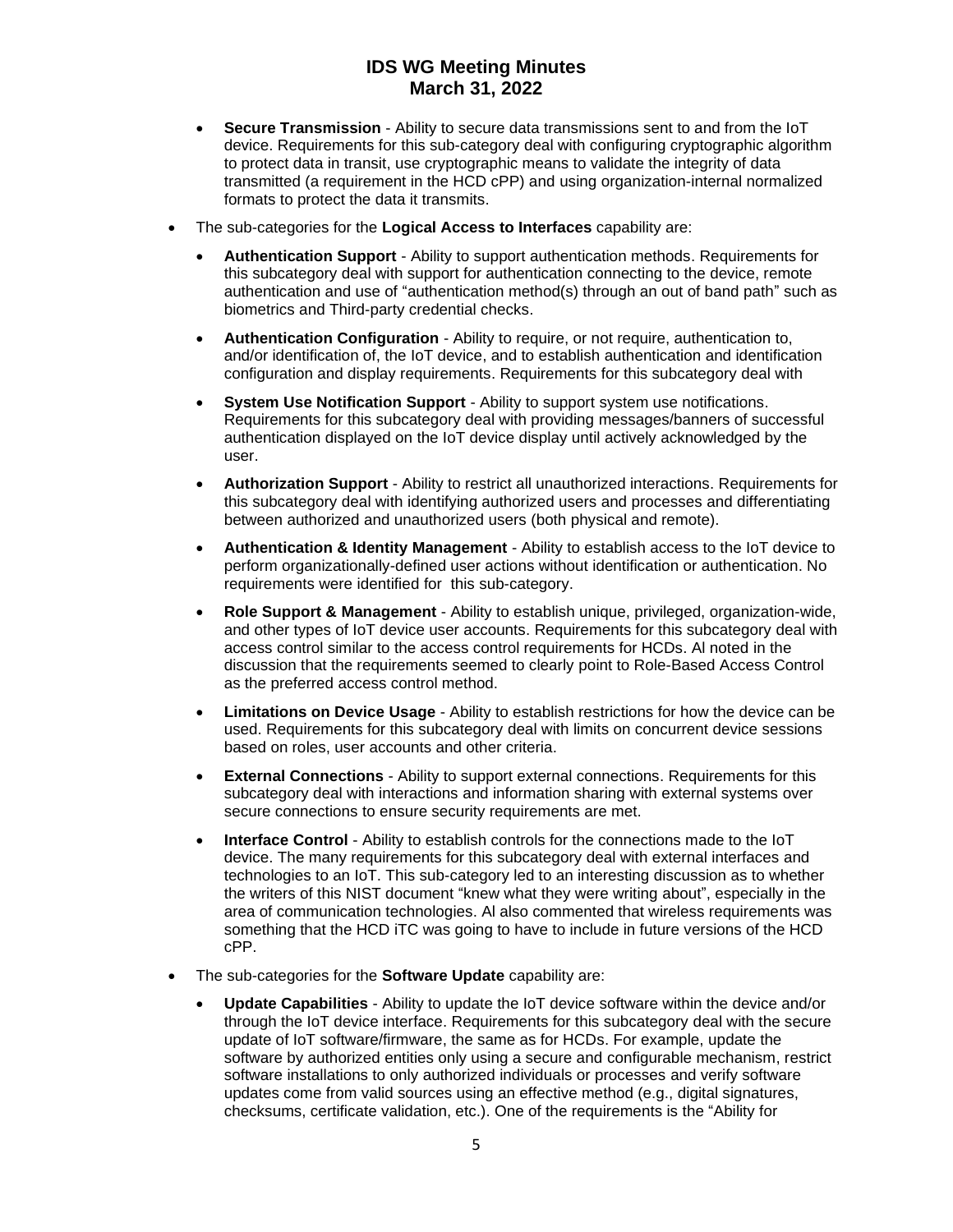authorized entities to roll back updated software to a previous version (i.e., uninstall an update)". Ira pointed out that this "rollback" requirement would be illegal in Japan and in Europe. Finally, one of the requirements for this sub-capability was "Ability to execute the software update mechanism with fault tolerance such that a failed or interrupted update does not degrade the IoT device's cybersecurity state"; Al noted that the concept of Fault Tolerance was something that maybe should be looked at for HCDs in future versions of the HCD cPP when the field is more mainstream. Ira indicated that this was just a form of "resilience".

- **Update Application Support** Ability to update the device's software through remote (e.g., network download) and/or local (e.g., removable media) means. Requirements for this subcategory deal with verifying and authenticating a remote update before installing it and setting update mechanisms functions (e.g., download, installation) to be either automatically or manually initiated for remote updates.
- The sub-categories for the **Cybersecurity State Awareness** capability are:
	- **Access to Event Information** Ability to access IoT device state information. Requirements for this subcategory deal with accessing information about the IoT device's cybersecurity state and other necessary data and preserving the IoT state information.
	- **Event Identification & Monitoring** Ability to provide event identification and monitoring capabilities and/or support event identification and monitoring tools interfacing with the device. Requirements for this subcategory deal with identifying cybersecurity events (e.g., expected state change) that may occur on or involving the IoT device and other events for purposes of auditing and for monitoring user sessions and communications traffic.
	- **Event Response** Ability for the device to respond to organizationally-defined cybersecurity events in an organizationally-defined way. There are several requirements all around generating alerts for specific events, event responses and handling audit failures.
	- **Logging Capture & Trigger Support** Ability for the device, or an interfaced system, to generate, store, retain, delete, and report on specific device audit events, to run specific audit checks, and report findings in a variety of ways. Requirements for this subcategory deal with capturing information from organizationally-defined cybersecurity events (e.g., cybersecurity state, time) through organizationally-defined means and creating audit logs within the device for organizationally-defined and auditable events.
	- **Support of Required Data Logging** Ability for the device to capture required information in audit logs. Requirements for this subcategory deal with tracking users interacting with the device, the time they interacted with the device, the time the user logged out of the device, and to list this information in an audit log. A; noted that some of the required information to be tracked, like the outcome of the event, goes well beyond anything that would be tracked for an HCD and, as Ira pointed out, probably would not even be known for most IoTs.
	- **Audit Log Storage & Retention** Ability to maintain audit logs in accordance with organizational policy. Requirements for this subcategory deal with compliance with organization policies with respect to audit log size, retention and deletion. Al noted that the requirement "Ability to send alerts that the logs are too big for the device to continue to store" is a requirement in the HCD cPP.
	- **Support for Reliable Time**  Ability to use timestamps to record the time an auditing event occurred**.** Requirements for this subcategory deal with having valid timestamps that are compatible with Coordinated Universal Time (UTC) or Greenwich Mean Time (GMT) (essentially the same as the FPT\_STM.1 SFR in the HCD cPP).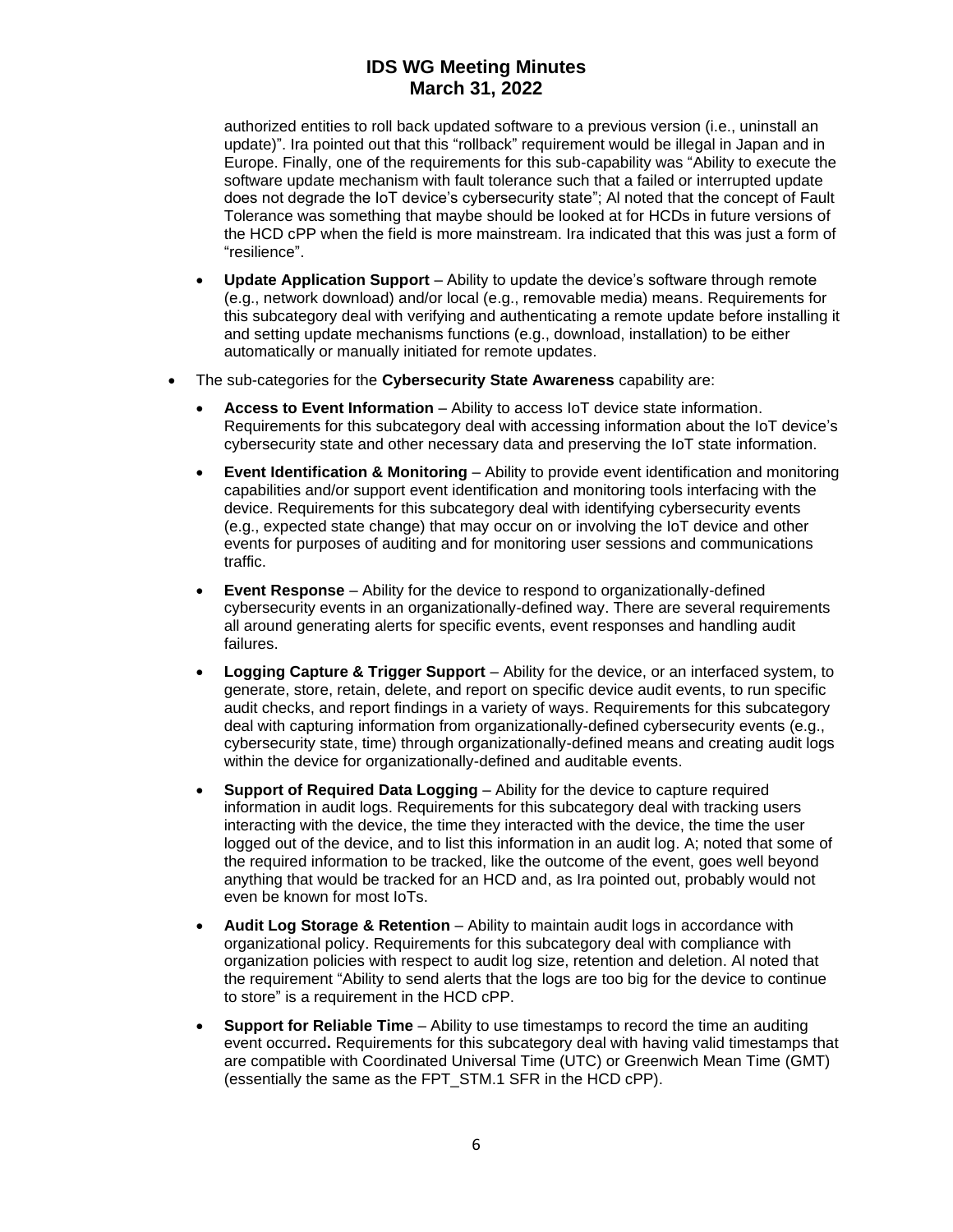- **Audit Support & Protection**  Ability for the device to support and protect audit activities and associated data. Requirements for this subcategory deal with ability to send requested audit logs to an external audit process or information system, ability to protect the audit information through the use of encryption and digital signing and ability to prevent any entities from editing audit logs unless the entity is authorized, all requirements that are included in the HCD cPP. Note that this last requirement also includes the requirement to "maintaining the audit logs".
- **State Awareness Support** Ability to differentiate between when a device will likely operate as expected from when it may be in a degraded cybersecurity state. No requirements were identified for this sub-category.
- The sub-categories for the **Device Security** capability are:
	- **Secure Execution** Ability to protect the execution of code on the device. Requirements for this subcategory deal with enforcing organizationally-defined execution policies with respect to executing code and IoT process execution, and levels of IoT device and device user functionality. Ira noted that most of the requirements in this and the other **Device Security** subcategories are well beyond the capability of most IoTs.
	- **Secure Communication** Ability to securely initiate and terminate communications with other devices. Requirements for this subcategory deal with establishing and terminating secure network communication channels. Ira pointed out that IoTs will almost never interface with Domain Name System/Domain Name System Security Extensions (DNS/DNSSEC) for example.
	- **Secure Resource Usage** Ability to securely utilize system resources and memory. Requirements for this subcategory deal with supporting shared system resources, providing sufficient resources to store and run the operating environment and use or enforcing hardware-based, write protect to protect certain software/firmware.
	- **Device Integrity**  Ability to protect against unauthorized changes to hardware and software. Requirements for this subcategory deal with performing security compliance checks on system components, detecting unauthorized hardware and software components and other tampering with the IoT device when used or being developed and taking organizationally-defined actions when unauthorized hardware and software components are detected.
	- **Secure Network Onboarding Support**  Ability to use secure network onboarding technologies to connect to the network. Requirements for this subcategory deal with the ability for the IoT device to provide necessary data and/or perform necessary functions to participate in the device-to-network authentication, including identifying and recognizing the network; receiving, storing, and/or using secure network credentials and restricting communications to only authorized entities.
	- **Secure Device Operation**  Ability to operate securely and safely. Requirements for this subcategory deal with the ability to support various modes of IoT device operation with more restrictive operational states such as a "safe mode" and restricting components/features of the IoT device (e.g., ports, functions, protocols, services, etc.) in accordance with organizationally-defined policies. Al noted this last requirement is similar to restricting ports in HCDs.
- NIST SP 800-203A also has a Non-Technical Supporting Capability Catalog that consists of the following categories:
	- **Documentation:** The ability for the manufacturer and/or the manufacturer's supporting entity, to create, gather, disseminate, and store information relevant to cybersecurity of the IoT device prior to customer purchase, and throughout the development of a device and its subsequent lifecycle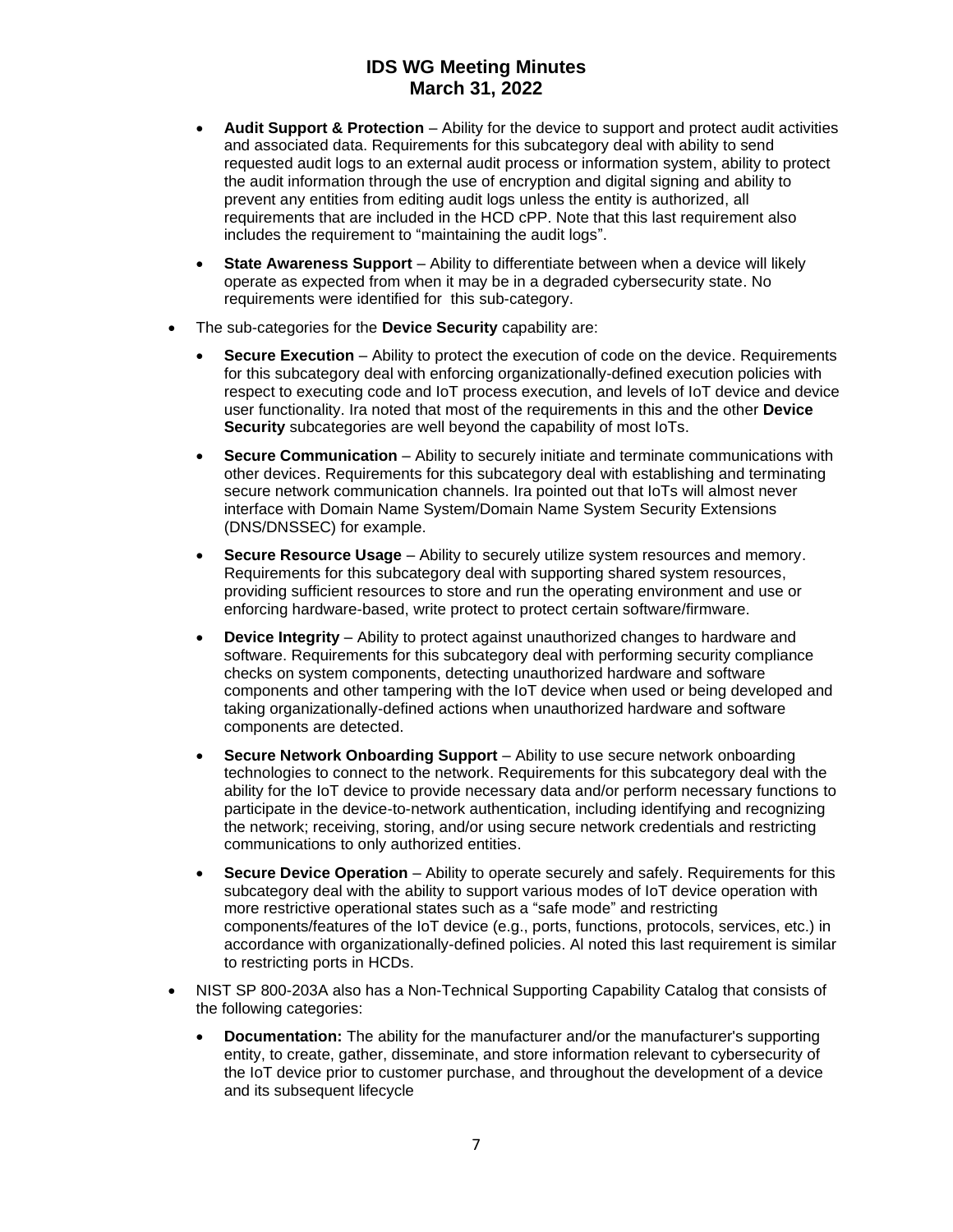- **Information And Query Reception -** The ability for the manufacturer and/or supporting entity to receive from the customer information and queries related to cybersecurity of the IoT device
- **Information Dissemination -** The ability for the manufacturer and/or supporting entity to broadcast and distribute information related to cybersecurity of the IoT device
- **Education and Awareness -** The ability for the manufacturer and/or supporting entity to create awareness of, and educate IoT device customers about, cybersecurity-related information, considerations, features, and other information related to reducing the risks created by the IoT device being implemented within the IoT customer's digital ecosystem
- As a last topic for this topic. Al mentioned that two vears ago Al had given a presentation at an IDS WG Meeting on essentially the EU version of this document - ETSI EN 303 645 V2.1.1 (2020-06) Cyber Security for Consumer Internet of Things. Al decided to do a comparison between the Categories of the NIST and EU documents to see what the similarities and differences were. The table below was generated to show the comparison.

| <b>Requirements Category</b>          | NIST SP 800-203A | ETSI EN 303 645  |
|---------------------------------------|------------------|------------------|
| Device Identification                 | Yes              | No               |
| <b>Device Configuration</b>           | Yes              | <b>No</b>        |
| Data Protection                       | Yes <sup>1</sup> | Yes <sup>2</sup> |
| Logical Access to Interfaces          | Yes              | No               |
| Software Update                       | Yes              | Yes              |
| <b>Cybersecurity State Awareness</b>  | Yes              | No               |
| <b>Device Security</b>                | Yes              | No               |
| Password                              | Yes              | Yes              |
| <b>Vulnerability Management</b>       | No               | Yes              |
| Secure Parameter Storage <sup>2</sup> | Yes              | Yes              |
| Secure Communication <sup>2</sup>     | Yes              | Yes              |
| Minimize Attack Surface               | N <sub>o</sub>   | Yes              |
| Software Integrity                    | <b>No</b>        | Yes              |
| Securing Personal Data                | Yes <sup>1</sup> | Yes              |
| System Resiliency (Availability)      | <b>No</b>        | Yes              |
| <b>System Telemetry Data</b>          | N <sub>o</sub>   | Yes              |
| Data Deletion                         | <b>No</b>        | Yes              |
| Installation and Maintenance          | Yes <sup>3</sup> | Yes              |
| Input Data Validation                 | No               | Yes              |
| Data (Privacy) Protection             | No               | Yes              |

<sup>3</sup>Covered by Documentation requirements

Al's general observation was that the EU document was more focused on privacy, protecting personal data (not surprising given how important GDPR is in Europe) and the integrity and availability of the software while the NIST document appeared to be more focused on protecting the IoT device itself, its configuration and its interfaces. Given that there are other